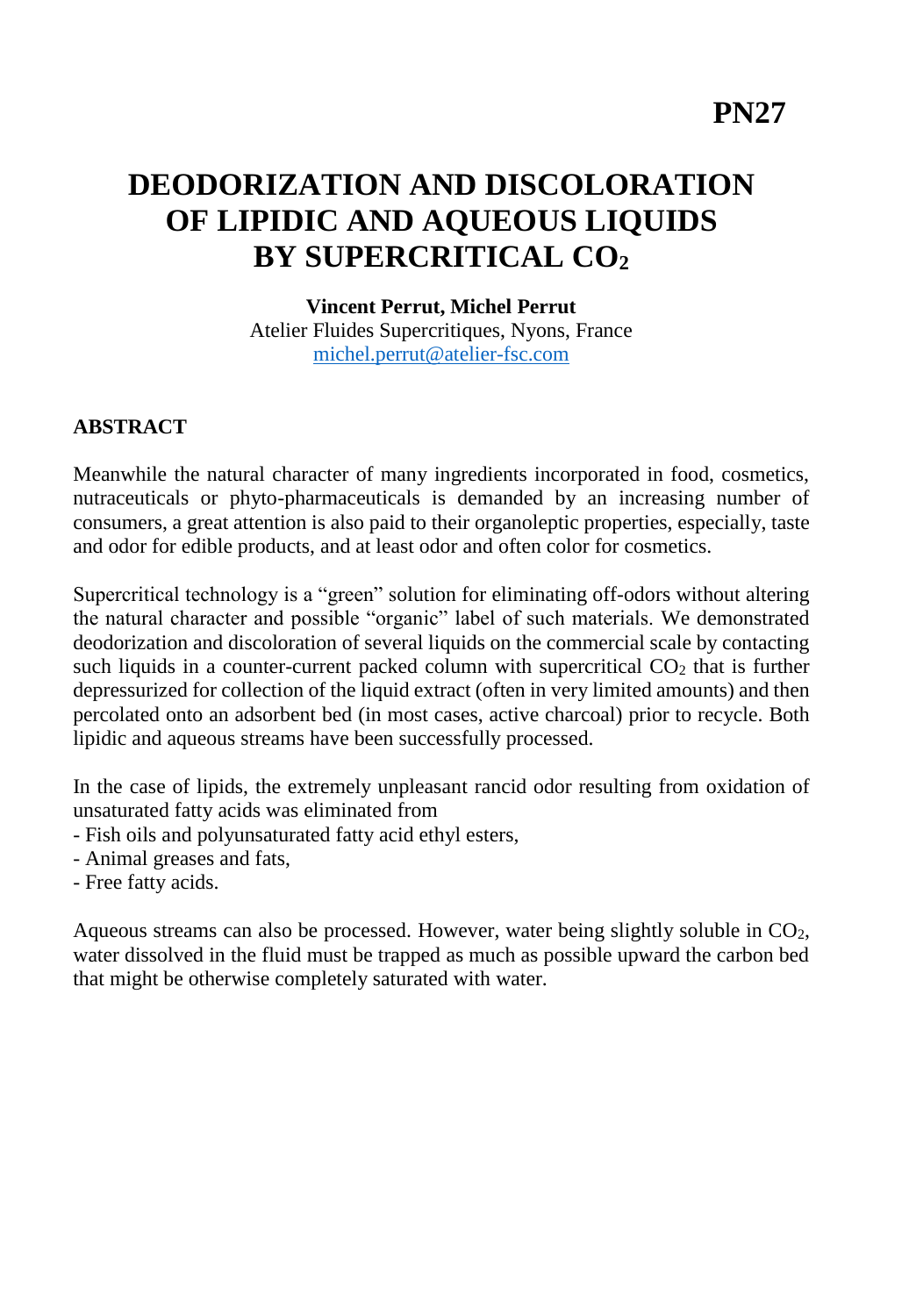## **INTRODUCTION**

The natural character of many products (food, perfumes and cosmetics, and nutraceuticals) is underlined by manufacturers to meet the increasing demands of consumers. But these consumers also demand a *reliable* quality meanwhile the agricultural sources are obviously variable from one location to the other, from one year to another. Moreover, climatic events and accidental contamination increases the need for a strict quality control and production means to reach the desired properties and compositions of such *natural* products.

Among other things, color and odor are obviously the very first properties that are observed by the consumer. And for most products, especially for incorporation in cosmetics and nutraceuticals, the ingredients must be *odorless* and *colorless*. This is a major challenge for industry that must simultaneously preserve the intrinsic quality of the source and reach an "acceptable" presentation of the ingredient: Most known processes for odor and/or color removal cannot be used as they may irreversibly damage the product and ruin its natural character! It is why supercritical  $CO<sub>2</sub>$  processes present a keen interest to meet such contradictory demands.

## **SUPERCRITICAL CO<sup>2</sup> PROCESSES**

As it is widely admitted, contacting a natural material with  $CO<sub>2</sub>$  does not alter its natural character and possibly its *organic* label. Moreover, supercritical CO<sub>2</sub> is known to be a good solvent of most odorous molecules present in natural materials while most colorants are only very weakly soluble in  $CO<sub>2</sub>$ .

Extracting odorous compounds from *solid* sources is widely operated in order to produce aromatic and perfume ingredients [1]. Few applications were also developed to eliminate off-flavors from seeds; other ones permit to obtain both an aromatic oil and a valuable odorless wax (i.e. rosemary antioxidant). Similarly, colorants are extracted from natural feeds (astaxanthin from micro-algae; lycopene from tomato wastes, carotenes from tagetes, etc.) or separated from the spice as for chilly (capsaicin and colorant).

We focus our attention on processing liquids on counter-current columns that can be operated on a continuous mode and permit to treat large amounts at relatively low price.

## **LIPIDIC LIQUIDS PROCESSING**

Edible oils generally exhibit strong odors and colors that are eliminated by the classical treatments including neutralization, degumming and vacuum distillation. The main issue is rancidity that is caused by peroxidation of unsaturated bonds in fatty acids, leading to formation of fatty aldehydes of rather short chain that exhibits a significant volatility and an extremely strong characteristic odor that is very unpleasant must be removed for incorporation in food or cosmetics or nutraceuticals.

This is especially the case of polyunsaturated fatty acid-rich (PUFAs) that are of great biological value: ω3-PUFAs present in fish, krill and algae oils, but also in some vegetable oils (*α-linolenic acid* i.e. in black-current seed oil), ω6-PUFAs present in animal fats and some vegetable oils (*γ-linolenic acid* i.e. borage and evening primrose seed oil and *linoleic acid* i.e. grape seed and peanut oil). Moreover, in presence of light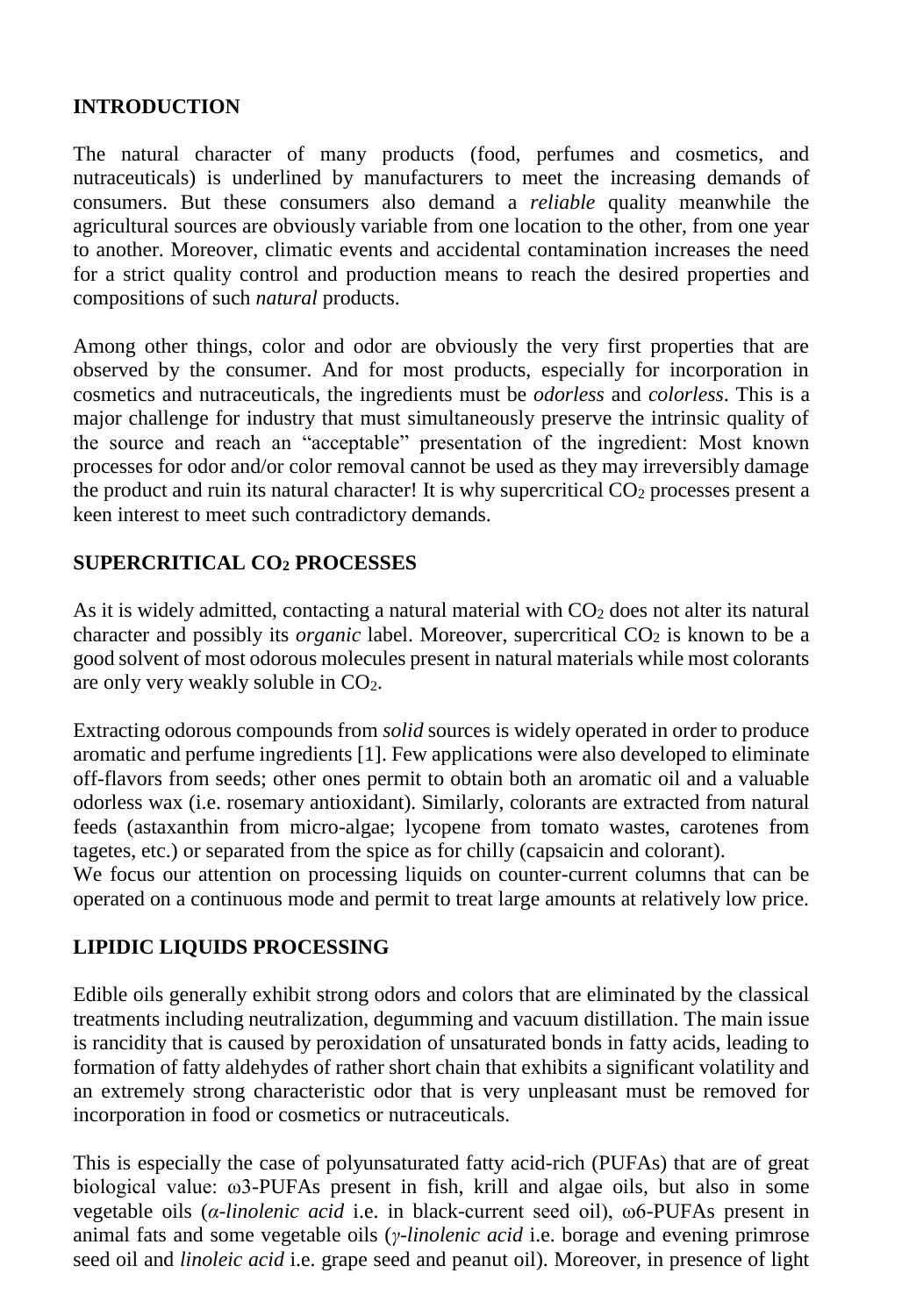and/or heat, these PUFAs have a tendency to polymerize and oxidize, leading to colored "heavies" that must also be removed to present a clear, pale yellow and odorless oil. For completing these two operations of deodorization and discoloration, we developed a process especially targeted on marine oils that are of recognized biological interest as food complements [2].

More recently, as this previous process was shown to be too complex, we successfully developed a process using two columns in series (Figure 1), but using only  $CO<sub>2</sub>$  and no co-solvent:

- Elimination of heavies by extracting the glycerides (or derivatives in form of fatty acid ethyl esters) at high-pressure, in the range of 180-200 bar and 60°C,

- Elimination of light fractions (especially aldehydes and free fatty acids) and odorous compounds at lower pressure, in the range of 110-125 bar and 60°C.

In both phases,  $CO_2$ -to-oil ratio is rather high (30 to 60 kg/kg).  $CO_2$  is recycled after percolation of a carbon bed.

In fact, it is important to follow the peroxides and aldehydes that are quantified by Peroxide and Anisidine Indexes, to be sure to stabilize such oils. Among other advantages, these processed oils remain saturated in  $CO<sub>2</sub>$  and are rid of oxygen that is so deleterious to their conservation. However, we emphasize the need for care storage of such oils, with addition of antioxidant (i.e. tocopherols, ascorbyl-palmitate, rosemary wax, etc.) and packaging under inert gas at low temperature and out of any source of light and heat.

As very large amounts of cooking oils are to be disposed of in our countries, we demonstrated that supercritical  $CO<sub>2</sub>$  is a very efficient and selective solvent, leading to roughly one third of black and ill-smelling oil (to be incorporated in fuel) and two-thirds of a pale yellow clear oil, looking like the original oil that could be incorporated in poultry alimentation [3,4]. In this case, a rather high pressure (250-300 bar) is preferred to limit the solvent-to-feed ratio for very large amounts of oil to be processed. However, for various regulatory reasons, this process could not be industrialized.

Beyond these rather special cases, we processed several types of vegetable oils for rancid odor elimination, including argan oil, woad (*Isatis tinctoria)* oil, linseed oil and, more importantly, large amounts of linoleic acid that was incorporated in a dermatologic product. Pressure is generally maintained in the range of 150-250 bar and temperature between 40 to 60 $\degree$ C to limit losses. Solvent ratio is in the range of 10 kg CO<sub>2</sub> per kg oil.

We recently operated a complete purification of a cosmetic animal grease: originally black and strongly odorous, the refined oil is a yellow-orange clear and odorless oil, after a first step of deceleration on bentonite and a second step of counter-current contact with  $CO<sub>2</sub>$  at a pressure of 250 bar and temperature of 50 $\degree$ C with a solvent ratio of 10 kg  $CO<sub>2</sub>$ per kg oil.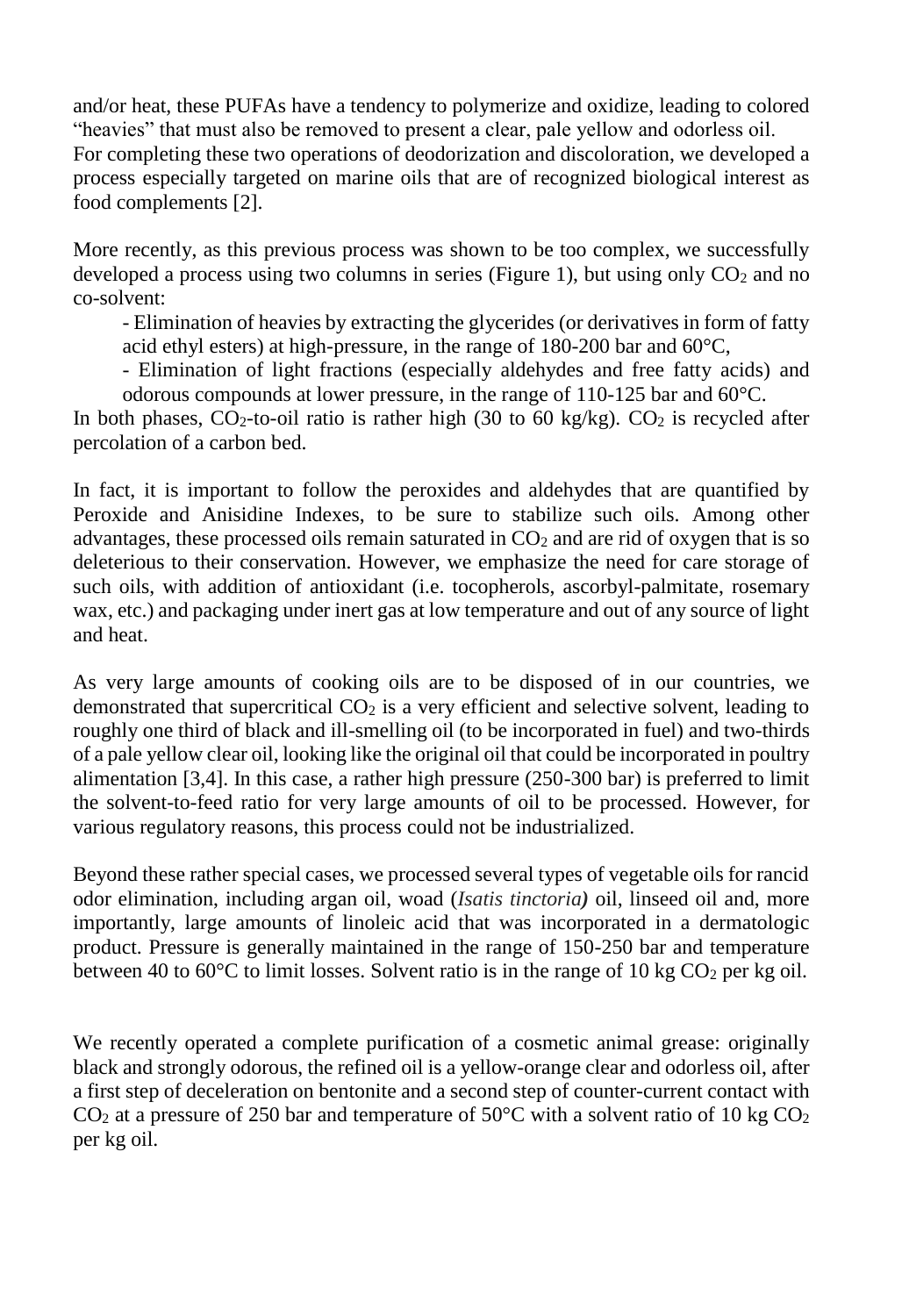

**Figure 1 Flow-sheet of discoloration and deodorization of oils or derivatives**

## **AQUEOUS LIQUIDS PROCESSING**

More and more active ingredients are now synthesized by bio-processes, essentially by enzymatic reactions or fermentation using specific micro-organisms, both leading to aqueous streams and concentrates thereof. But, it is often observed that such active concentrates exhibit a characteristic unpleasant odor of fermentation, like the one emitted by yeasts, consisting in various volatile aldehydes and more complex compounds including sulfur and nitrogen containing molecules.

Supercritical carbon dioxide appears as a good candidate to remove these compounds, especially when the concentrate cannot be heated or when the active ingredient is too volatile to support vacuum distillation. As for lipid processing, aqueous streams are advantageously treated in a counter-current packed column to ensure an excellent contact between the two phases and odorous compounds are trapped both in the extract separators, but mainly in the adsorbent beds on the  $CO<sub>2</sub>$  recycle loop.

The difficulty lies in controlling the liquid-fluid interface due to liquid *foaming* when such liquid is contacted with the fluid. This difficult-to control foaming is caused by proteins that play a role of surfactant in fermentation broth or enzymatic reaction phase. Unfortunately, there is not *universal* system to detect a foaming interface and most level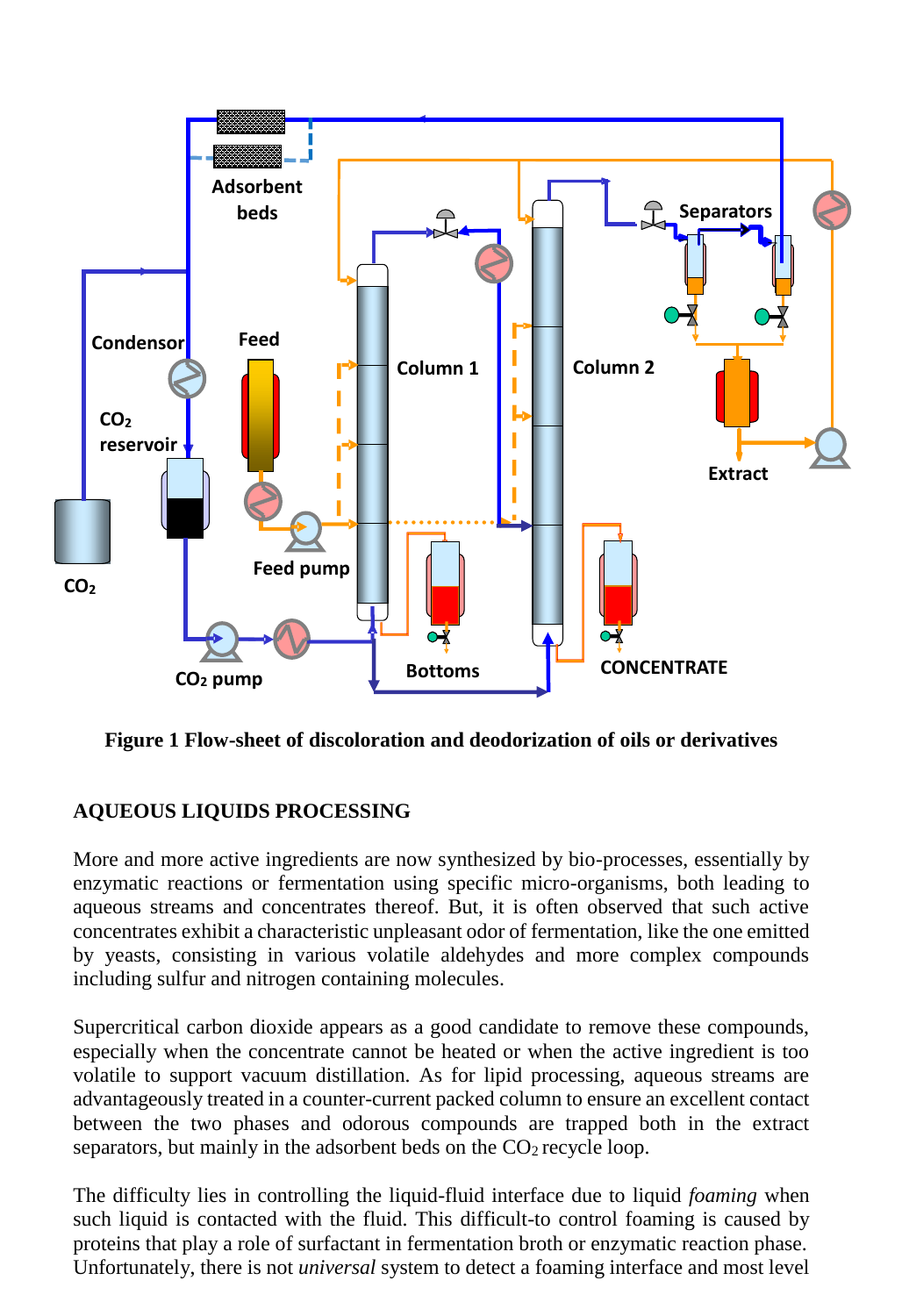gauges fail to operate with an acceptable reliability. So, especially on the industrial-scale where large volumes are handled, the periodic withdrawal of the liquid phase at bottom exit of the column must be carefully regulated, under a very limited pressure drop towards the raffinate vessel, with a fine control of the column pressure evolution during such withdrawal.

Sometimes, another issue appears with entrainment of a significant amount of liquid phase by the fluid leading to unacceptable losses. The solution consists in injecting the liquid phase at least one meter below the top of the packing and using the top section of the fractionation column as a demister. In the most difficult cases, a water injection on top of the column increases the efficiency of demisting the fluid along this section. Fluid pressure is not an important parameter while temperature is to be limited as water solubility in  $CO<sub>2</sub>$  increases sharply beyond 35 $°C$ .

We recently completed a production-scale demonstration on a fermentation broth containing a cosmetic ingredient, presenting a strong fermentation odor that was finally completely removed with minimum losses of product (<8%), using a solvent ratio of  $16 \text{ kg } CO_2/\text{kg}$ .

We met one particularly difficult case consisting in elimination of sulfurous compounds from red cabbage juice, due to a drastic foaming inside the column.

Similarly with the lipid processing, the adsorbent beds are to be changed before the odorous compounds saturate the adsorbent and may be released in the recycled gas. Regeneration is a valuable option for large productions only.

#### **FUTURE TRENDS**

No doubt that consumers' demands will continue to increase in the future, concerning not only the most evident properties of ingredients (color, odor), but also *trace compounds* that are potentially harmful:

- *Pesticides* more and more present in most natural products, even in certain cases in organic-labelled ones, especially those having a very long life in environment (organo-chlorinated as DDT, HCH, etc.),

- Many compounds that are widely present in environment although suspected to be *endocrine disruptors*, i.e. *phthalates, nonylphenol and derivatives, some ether, etc.,*

- *Poly-Aromatic-Hydrocarbons* presenting a carcinogenic risk.

Practically no process is available for reducing these trace compounds in mots natural products. As a significant percentage of these pollutants are relatively well soluble in supercritical CO2, this opens a large variety of applications to manufacture *safe* and *reliable ingredients*, either for solid materials or liquids as discussed in this paper.